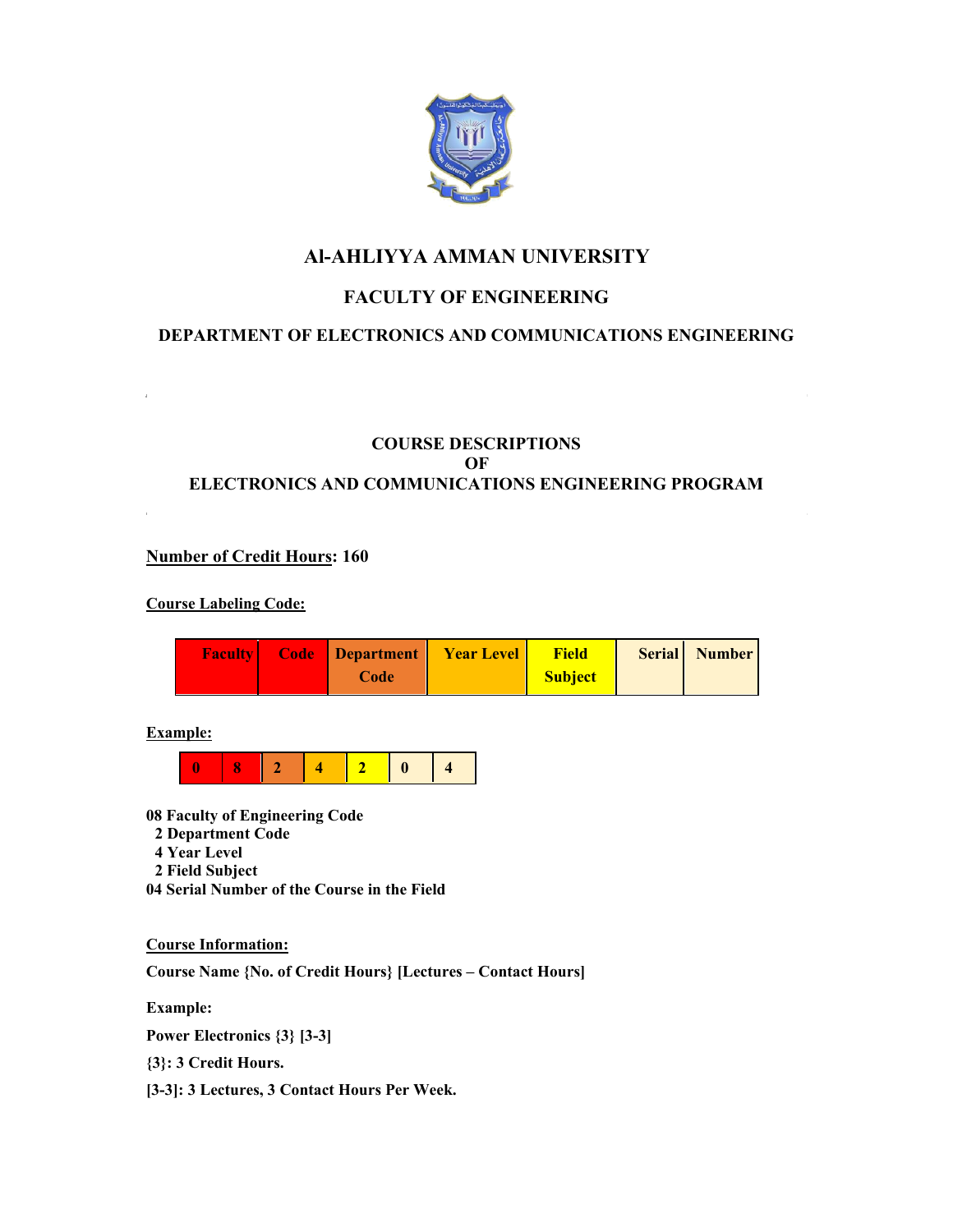### **0121181 English Communication Skills (1) {3} [3–3]**

Grammar: question tags, modals, future forms, articles, adjectives, adverbs, if structures; vocabulary: relationships, work, activities, media, war, sport; writing skills: essay, notes, messages, application letters; basic and advanced reading skills; basic and advanced listening skills; verbal skills: oral presentations, arguments.

#### **Prerequisite: 0171100 English Language (Remedial)**

#### **0161101 Arabic Language Communication Skills (1) {3} [3–3]**

Language levels: phonological level, grammatical level, rhetorical level, orthographic level, comprehension and speaking; grammar exercises, nominal sentences, verbal sentences, kana and its sisters, Inna and its sisters, dual, masculine plural, feminine plural, indeclinable nouns, vocative, appositives; exercises in morphology, present participle and past participle; spelling and punctuation, dictionaries, listening and speaking.

**Prerequisite: 0161100 Arabic Language (Remedial)** 

#### **0161200 Military Sciences {3} [3–3]**

The establishment and development of the Hashemite Kingdom of Jordan; the history of the Arab Legion; peacekeeping troops; preparing the nation for defense and liberation. **Prerequisite: None. Exception: Non-Jordanians** 

#### **0161201 National Education {3} [3–3]**

Concepts and terms; Geography of Jordan; contemporary political history of Jordan; Jordanian Society; Jordanian constitutional and democratic life; Jordanian national institutions; challenges facing Jordan; threats to civic life: fanaticism, extremism, terrorism, violence; corruption: definitions, types, causes, impact, and prevention.

**Prerequisite: None** 

## **0152102 English Language Communication Skills (2) {3} [3–3]**

Grammar: comparisons, passives, reported speech, relative clauses, gerunds, infinitives; vocabulary: explore, excess, food, money, success, crime; writing skills: essay, formal letters, letters of complaint; basic and advanced reading skills; basic and advanced listening skills; verbal skills: oral presentations, arguments, oral complaints.

#### **Prerequisite: 0121181 English Language Communication Skills (1)**

#### **0161300 Islamic Culture {3} [3–3]**

Definition of the culture, characteristics of the Islamic culture, Islamic culture and other cultures; the sources of Islamic culture: the holy Quran, Sunna, the Arabic language, history of Islam; fields of Islamic culture: faith, worship, morals; challenges facing the Islamic culture: orientalism, globalization, secularism; young people and the impacts of foreign cultures, women and Islam, Islam and terrorism.

#### **Prerequisite: None**

#### **0162102 Arabic Language Communication Skills (2) {3} [3–3]**

Definition of the Arabic language and its levels; understanding and comprehending extracts; practicing syntax and morphology: the style of command and demands; unconditional morphology relevant to interrogative cases; " kad" , [k&d] and its sisters; adjectival, exaggerated expressions; adverbs of time and place , the forms of "al-haser"[al-haser]; dictation exercises; the conditions of writing "al-hamza" (the glottal stop); numbers; composition, essay writing, listening and spoken extracts .

**Prerequisite: 0161101 Arabic Language Communication Skills (1)**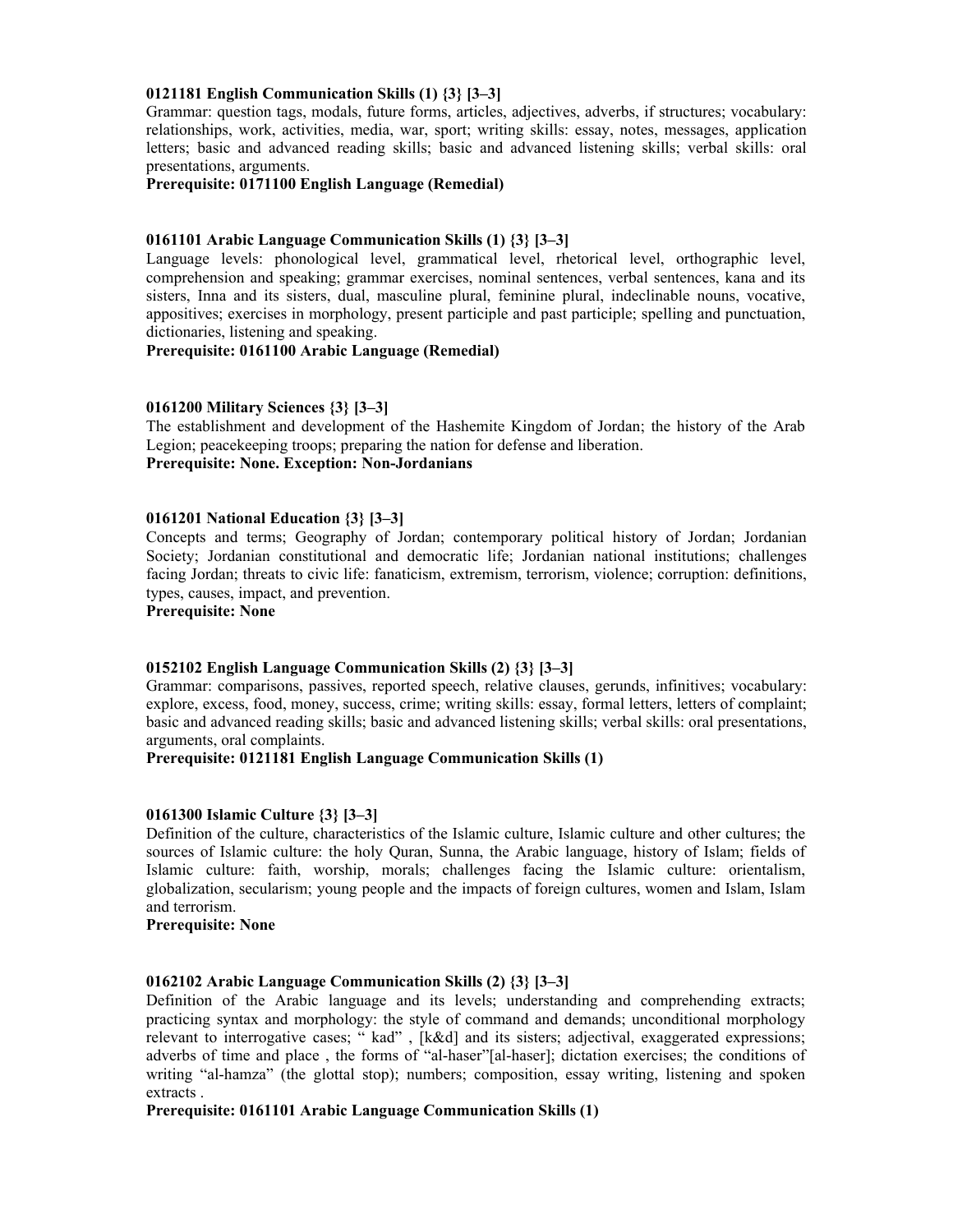### **0162301 History of Jordan and Palestine {3} [3–3]**

The geography of Jordan and Palestine, Jordan and Palestine in ancient times, general historical look, Jordan and Palestine in the Mamluki period, Jordan and Palestine during the First World War (1914- 1918), Emirate of East Jordan (Transjordan), constitutional and legislative life in Jordan, Palestine under the British Mandate, and Jordanian-Palestinian relations, Jerusalem: historical status. **Prerequisite: None** 

#### **0411100 Human Rights {3} [3–3]**

This course deals with identifying the basic concepts of human rights in an analytical way, and then realistic clarify of the international  $\&$  regional means dealing with human rights such as treaties, recommendations and international means that are in the process of formation, such imperative rules & customs, this course also address realistically the content of human rights and the rights of the first generation such as right of living. The second-generation rights such as the right to work and thirdgeneration rights such as the right of environment. This course deals with the international ways to protect human rights, whether legal means "reports, complaints of States and individuals, commissions of inquiry," or other means such as the use of economic pressure or political use of force - the theory of intervention for the benefit of humanity.

## **Prerequisite: None**

#### **0132200 Psychology and Life {3} [3–3]**

Human behavior, fields of psychology, main approaches to human behavior. Introduce skills based on the understanding of human behavior, teaching students these skills related to the challenges facing students in their everyday life such as: problem-solving, self-confidence, coping with stress, mental health, establishing healthy relationships with others, motivation, and linking all these terms to real life through discussion and application.

**Prerequisite: None** 

#### **014 3301 Entrepreneurship {3} [3–3]**

Economic science definition: its objectives and the economic problem; the relation between the economic science and other sciences; economic analysis methods; production possibilities curve; national income accounts; consumption; investment; saving; unemployment; inflation; money and banking; financial and monetary policy and its role in dealing with the imbalanced economy through these policies; economic development in terms of importance and objectives and economic planning to achieve such objectives; demand and supply theory and consumer equilibrium; cost and production theory; Producer equilibrium in different markets.

#### **Prerequisite: None**

#### **0162302 Media and Public Relations {3} [3–3]**

The nexus between media and society in terms of the social, political, economic and cultural power of the media, the role of the media in giving people the opportunity to express their opinions and promote international relations; communication and public relations, communication and its types, levels, forms, properties, fields, activities, physical and nonphysical (symbolic) environment, and obstacles to the communicative process; public relations: its beginnings, development, principles, bases, importance, functions, planning, activities.

# **Prerequisite: None**

#### **0561500 Tourism and Archaeology {3} [3–3]**

Tourism definition; Classification of Tourism; The difference between tourist and other traveler's concepts, Travel types, The definition of Archaeology and archaeological sites: Archaeological surveys and excavations; Documentation; Jordan through the ages; Components of tourism in Jordan; Elements of tourist attractions in Jordan: Archeological sites, Natural sites, Natural reserves, Forests; Tourist movement and types in Jordan; Economical impact of tourism in Jordan. **Prerequisite: None**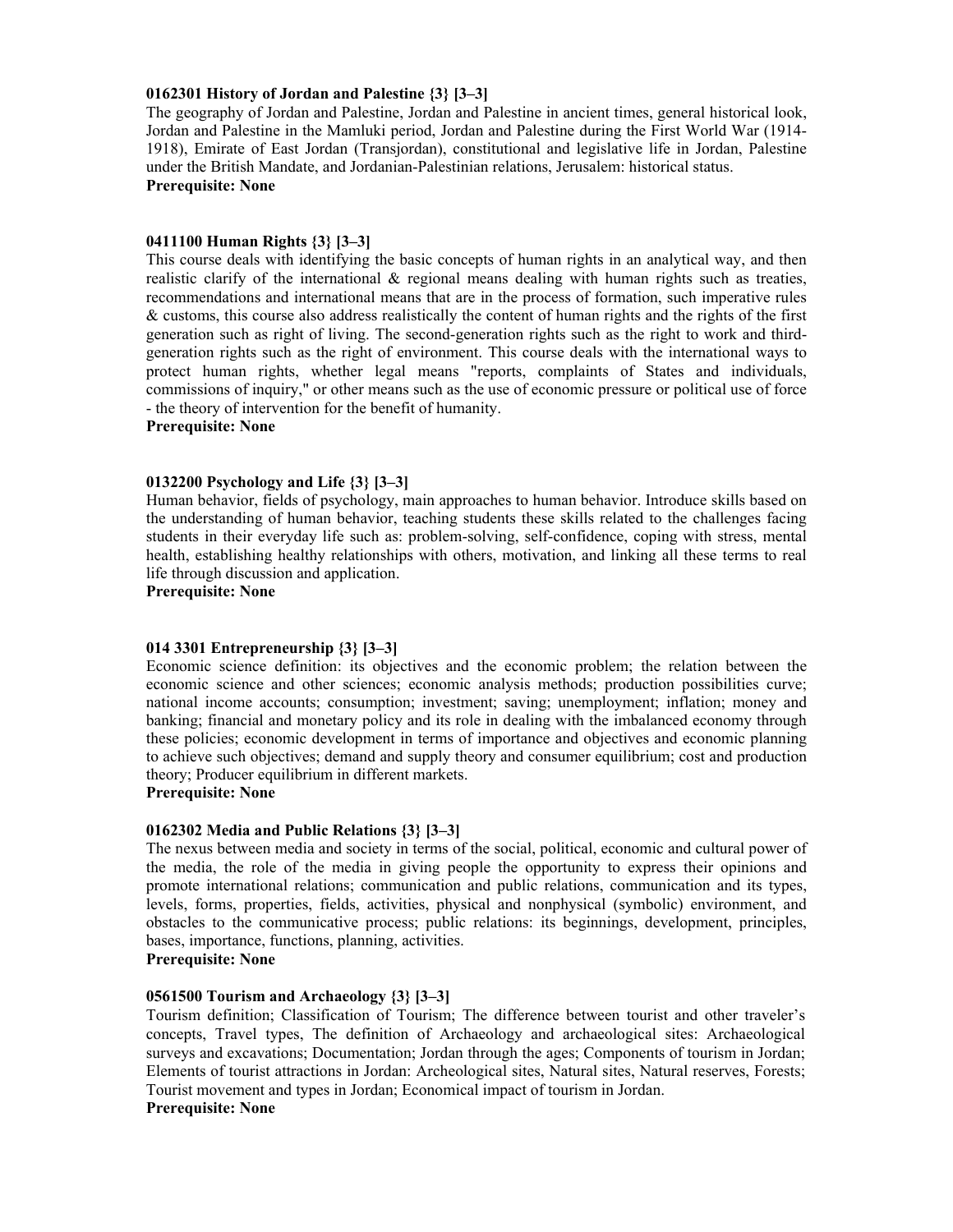#### **0161303 Sport and Health {3} [3–3]**

Defining health and fitness: physical education, health education; the cognitive, emotional, skilloriented, and social goals of physical education; the history of physical education: ancient, medieval, and modern ages, the Olympics, athletics in Jordan: nutrition and exercising; athletic injuries: bone, joint, muscle, skin injuries;: special exercises for figure deformation; diseases related to lack of exercise: diabetes, obesity, being underweight, back pain, cancer; hooliganism: causes and recommended solutions for hooliganism.

### **Prerequisite: None**

## **0162305 Environmental and Public Safety {3} [3–3]**

The concept of the environment, its laws and relation to other sciences, primary and secondary components, cycle of elements in the natural environment, environmental problems, pollution of the environment, the problem of the depletion of environmental resources, principles of public health and diseases: the concept of public health, pathogens, viruses, bacteria, parasites, fungi, insects. The environment and pathology: organic, genetic, reproductive and psychological pathology. Nutrition and public health: types of food, malnutrition diseases, undesirable eating habits. The environment and public health from an Islamic perspective: Quranic verses and sayings of the Prophet. **Prerequisite: None**

#### **0162306 Science and Life {3} [3–3]**

Origin and evolution of life: origin of universe, solar system formation and the origin of the earth, prebiotic chemistry, water for life sustenance contributions of polymer industry-natural and synthetic polymers, pharmaceuticals and cosmetics, generic and herbal drugs, drug abuse and its consequences. **Prerequisite: None**

#### **0111101 Mathematics (1) {3} [3-3]**

Review of basic algebra, functions, limits, continuity, derivatives of algebraic, trigonometric, exponential and logarithmic functions. Curve sketching, related rates problems, maximum-minimum problems, indefinite integral, definite integral and applications with emphasis on engineering and pharmacy models.

**Prerequisite: None** 

#### **0111202 General Physics (1) {3} [3-3]**

Physics and Measurement; Motion in One Dimensions; Vectors; Motion in tow Dimensions; The Laws of Motion; Circular Motion; Applications of Newton's Laws; Energy of a System; Conservation of Energy; Linear Momentum and Collisions; Rotation of a Rigid Object about a Fixed Axis; Angular Momentum; Static Equilibrium and Elasticity; Universal Gravitation; Fluid Mechanics; Oscillatory Motion; Wave Motion; Sound waves; Superposition and Standing Waves; Temperature; The First Law of Thermodynamics; The Kinetic Theory of Gases; Heat Engines, Entropy, and the Second Law of Thermodynamics.

**Prerequisite: None** 

### **0111203 General Physics (2) {3} [3-3]**

Electric Fields; Gauss Law; Electric Potential; Capacitance and Dielectrics; Current and Resistance; Direct Current circuits; Magnetic Fields; Source of the Magnetic Field; Faraday's Law; Inductance; Alternating- Current Circuits; Electromagnetic Waves.

**Prerequisite: 0111202 General Physics (1)**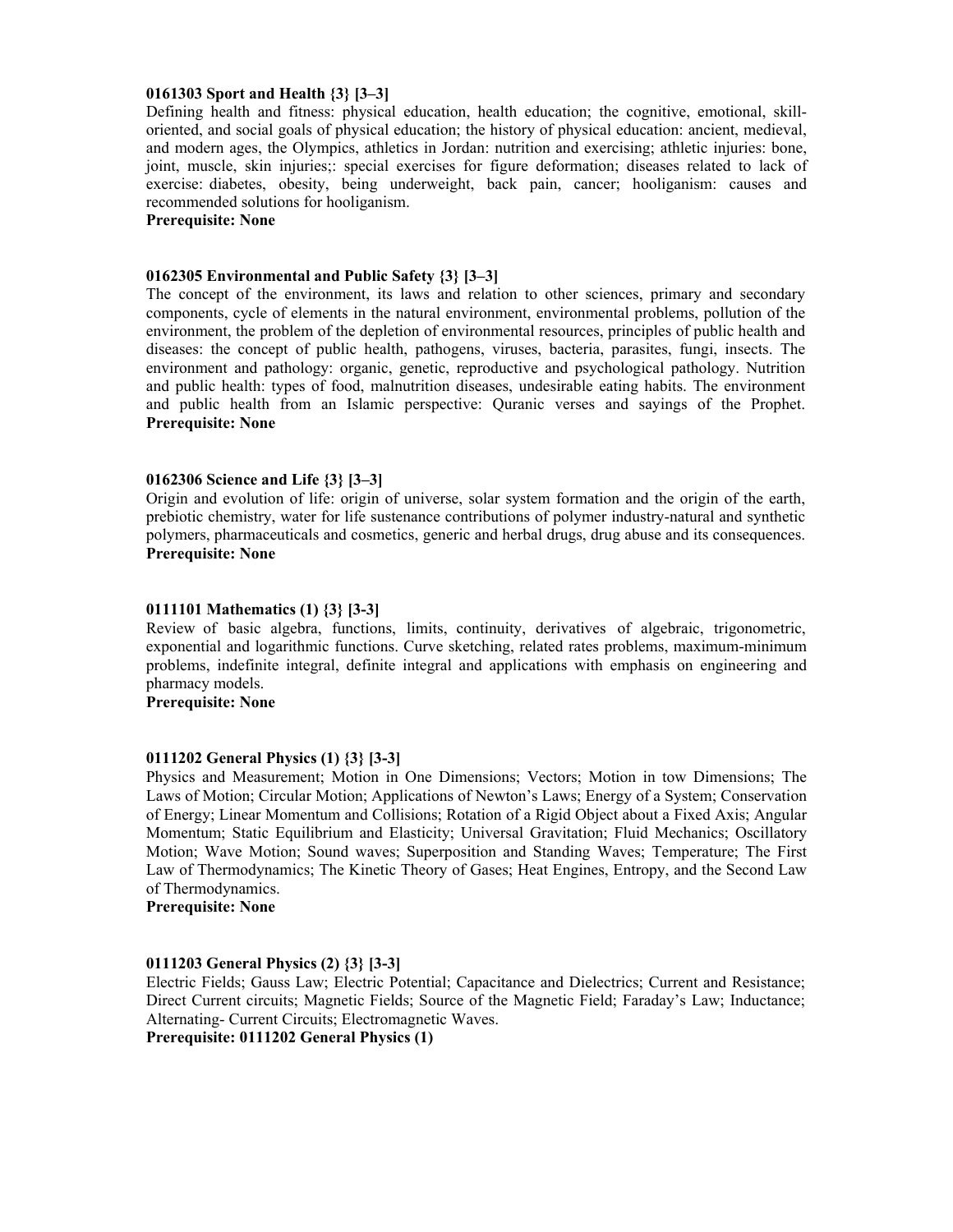#### **0111204 General Physics Lab. {1} [1-2]**

Experimental Error and Data Analysis; Measurements; Vectors; Kinematics; Newton's Second Law; Friction; Centripetal Force; work and Energy; Hooke's Law; Simple Pendulum; Specific Heat of Metals; Determination of the coefficient of viscosity by Stoke's law; Archimedes Principle and Specific Gravity; Ohm's Law; Kirchhoff's Law; Wheatstone Bridge & Resistivity; The Oscilloscope, RC circuit.

**Co-requisite: 0111202 General Physics (1)** 

#### **0112102 Mathematics (2) {3}[3-3]**

Applications of the Definite Integral; Techniques of Integration; Hyperbolic Functions; Inverse Trigonometric Functions; L'hopital's Rule and Indeterminate Forms; Improper Integrals; Taylor's Formula; Sequences and Infinite Series and Applications with Emphasis on engineering models. **Prerequisite: 0111101 Mathematics (1)**

#### **0811201 Computer Skills (Engineering) {3} [3–3]**

The basic concepts of programming using C++ language: C++ programming; controls structures; functions; arrays; pointers; an introduction to classes and objects. **Prerequisite: 0331200 Computer Skills (Remedial)** 

#### **0812101 Technical Writing {1} [1–1]**

Identify and write technical and scientific reports in English; focus on the technical side on every part of the report; practical applications on selected topics.

**Prerequisite: 0121181 English Language Communication Skills (1)**

#### **0812102 Engineering Ethics {1} [1–1]**

Engineering ethics; applied ethics and moral principles that apply to the practice of engineering; obligations on the shoulders of engineer towards society and towards its clients and his profession; ethics code engineering practice.

## **Prerequisite: 0121181 English Language Communication Skills (1)**

## **0832103 Engineering Mathematics (1) {3} [3–3]**

Different methods of solving ordinary differential equations applicable to the first, second and higherorder DEs, linear and nonlinear DEs, homogeneous and nonhomogeneous DEs. As an engineering application, modeling of some engineering, physical, and social problems will be given. **Prerequisite: 0112102\* Mathematics (2) (to be passed)** 

#### **0832104 Engineering Mathematics (2) {3} [3–3]**

Linear Algebra: matrices, vectors, determinants, solution of linear systems of equations, inverse of a matrix; matrix eigenvalues problems: eigenvalues, eigenvectors, and diagonalization; complex analysis: complex numbers and functions, analytic and harmonic complex functions, exponential, trigonometric and logarithmic complex functions.

## **Prerequisite: 0112102 Mathematics (2)**

#### **0832107 Engineering Statistics {3} [3–3]**

Applications of statistics in engineering; topics include: presentation and treatment of data; introduction to probability theory and probability distribution (discrete and continuous); counting techniques; sampling theory; statistical estimation; testing hypothesis; correlation; regression analysis.

**Prerequisite: 0111101 Mathematics (1)**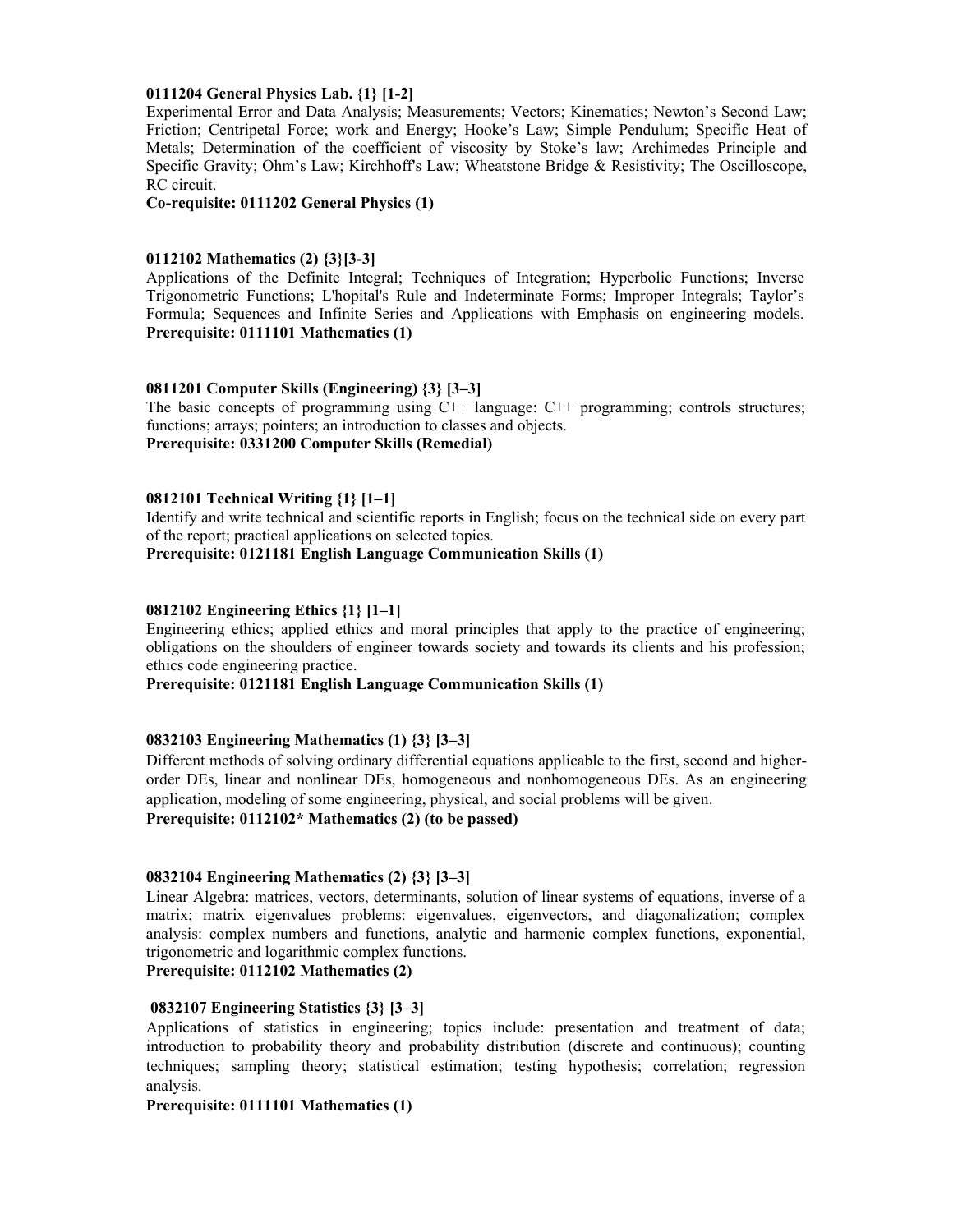#### **0833105 Numerical Analysis {3} [3–3]**

General numerical methods: equation solving via iteration, interpolation; numerical integration, and numerical differentiation; numerical methods in linear algebra, Gauss elimination, least squares method, numerical methods for differential equations.

**Prerequisite: 0112102 Mathematics (2)** 

#### **0871101 Engineering Workshops {1} [1–2]**

Workplace safety and use of tools; basic skills of measuring and machining; basic skills of welding; household electric circuit installation; basics of carpentry and its tools. **Prerequisite: None** 

### **0871102 Engineering Drawing {2} [2–4]**

Use of instruments; lettering; graphic geometry; orthographic; isometric drawing and sketching; sectional views; computer aided design; applications in civil, mechanical, architectural and electrical engineering.

**Prerequisite: None** 

#### **0822201 Electronics (1) {3} [3–3]**

Semiconductor materials and diodes: the pn junction, diode types, Zener diode; diode basic circuit analysis, diode applications; transistor amplifiers (BJT, MOSFET and JFET): physics, I-V characteristics, dc biasing and small signal analysis.

**Prerequisite: 0111203 General Physics (2)** 

## **0822202 Electronics (1) Lab. {1} [1–2]**

Diode characteristics; clipping and clamping circuits; half-wave and full-wave rectification; Zener diode and voltage regulation; BJT characteristics and biasing circuits; FET characteristics and biasing circuits; transistor amplifiers.

**Co-requisite: 0822201 Electronics (1)** 

#### **0823203 Electronics (2) {3} [3–3]**

Multistage amplifiers; frequency response of single stage and multistage transistor amplifiers; differential amplifiers; operational amplifiers: analysis, design, frequency response, and applications; oscillators; passive and active filters.

**Prerequisite: 0822201 Electronics (1)** 

## **0823204 Electronics (2) Lab. {1} [1–2]**

Transistor amplifiers; frequency response of single and multi-stage transistor amplifiers; transfer characteristics of cascade amplifier; differential amplifier; operational amplifiers and applications; oscillators; passive and active filters.

**Co-requisite: 0822203 Electronics (2)** 

#### **0823207 Digital Electronics {3} [3–3]**

Digital electronic signals and switches: digital signal, clock waveform, serial and parallel representation, applications of relay, diode and BJT as a switch; digital logic families: RTL, DTL, TTL, ECL, MOS and CMOS logic family, interfacing between families; timing circuits: bistable, monostable, astable circuits and 555-timers; interfacing to the analog world: DAC and ADC circuits, sample and hold circuits; memory concepts: RAM, ROM, magnetic and optical storage. **Prerequisite: 0823203 Electronics (2)**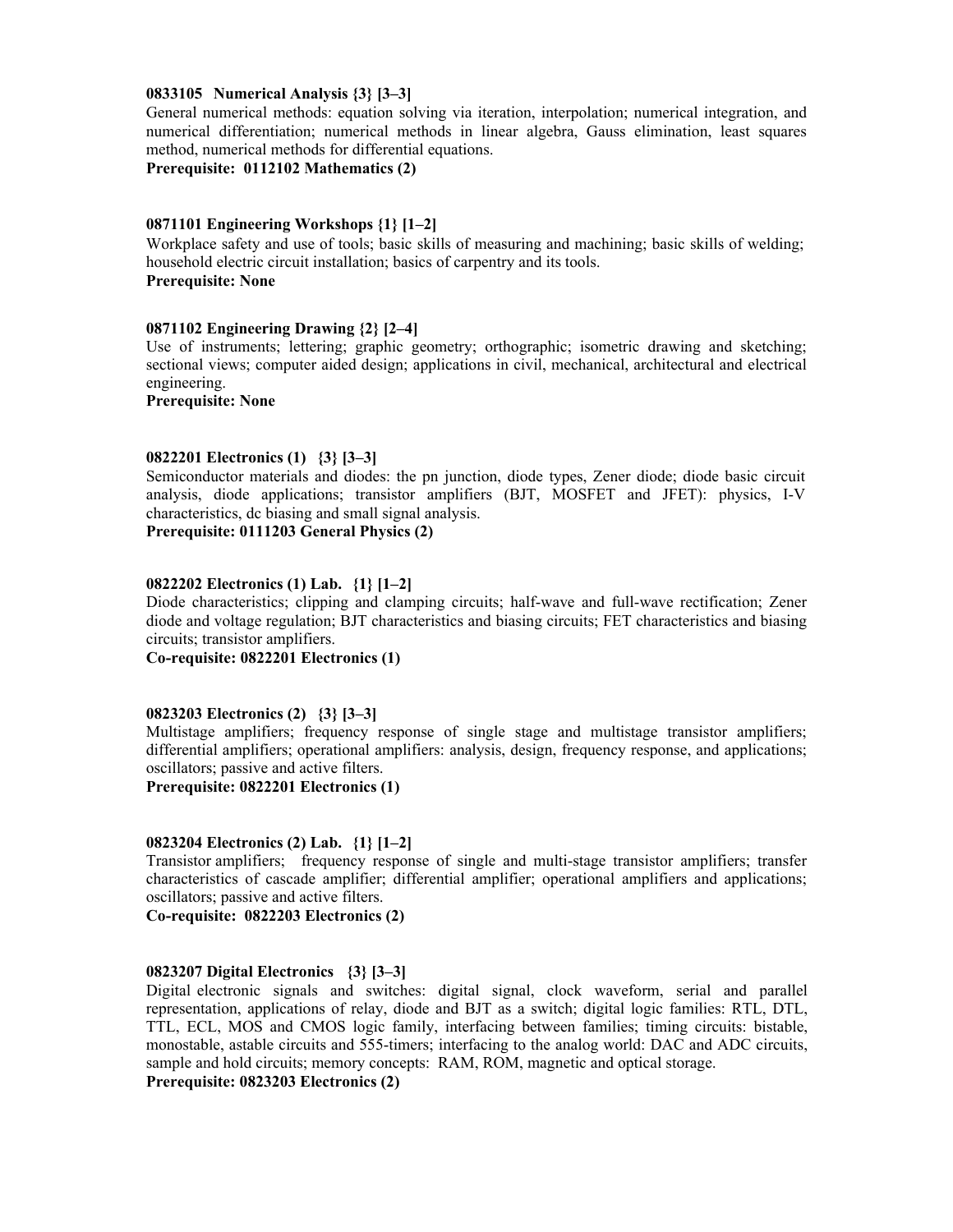#### **0823208 Digital Electronics Lab. {1} [1–2]**

Characteristics of switching devices, characteristics of logic gates: RTL, TTL, and COMS, interfacing of TTL & CMOS gates; analysis and design of multivibrators circuit; application of 555 timer; DAC and ADC circuits.

**Co-requisite: 0823207 Digital Electronics** 

#### **0823501 Signals and Systems {3} [3–3]**

Classification of signals, basic concepts of sampling, basic continuous-time and discrete-time signals; signal processing using MATLAB; classification of systems, properties of continuous-time LTI systems, convolution integral, proprieties of discrete-time LTI systems, convolution sum, difference equations; Laplace transform, transfer function; Fourier series; Fourier transform, frequency response of continuous-time LTI systems, power spectral density.

**Prerequisite: 0112102 Mathematics (2)** 

#### **0823101 Probability and Random Processes {3} [3–3]**

Introduction to probability and random variables; statistics of random variable; random process; ergodicity and stationery; variance and autocorrelation function; power spectral density; filtering of random processes; Gaussian process: noise, narrow band random process.

### **Prerequisite: 0112102 Mathematics (2)**

#### **0823502 Analog Communications {3} [3–3]**

Review of Fourier transforms; spectra, filters, and Hilbert transform; analog modulation techniques: AM, FM and PM; band-pass noise representation: noise performance of analog modulation; FDM; super-heterodyne receiver.

**Prerequisite: 0823501 Signals and Systems (to be passed)** 

#### **0823503 Analog Communications Lab. {1} [1–2]**

Filters; AM and FM modulation and demodulation; amplitude modulators; single-sideband transmission; super-heterodyne Receiver.

**Co-requisite: 0823502 Analog Communications** 

#### **0824504 Digital Communications {3} [3–3]**

Sampling and analog to digital conversion: PAM, PCM, DPCM, delta modulation, TDM; principle of digital data transmission: baseband transmission, Nyquist criteria, matched filter and noise performance, ISI, line coding and partial response signaling, equalization, binary band-pass transmission: BASK, BFSK, BPSK, DPSK, geometric representation of signals: orthogonal signals, correlation receivers and signal constellations, M-ary band-pass digital transmission: ASK, PSK, FSK, QAM, noise performance and bandwidth efficiency, synchronization.

**Prerequisite: 0823502 Analog Communications** 

#### **0824505 Digital Communications Lab. {1} [1–2]**

Sample and hold circuit; multiplexing; sampling process and aliasing effect; generation and detection of PCM; clock recovery; digital baseband signaling (line codes and data formats): unipolar RZ, bipolar RZ, unipolar NRZ, and bipolar NRZ; digital pass-band modulation techniques: ASK, PSK, FSK, and QPSK.

**Co-requisite: 0824504 Digital Communications**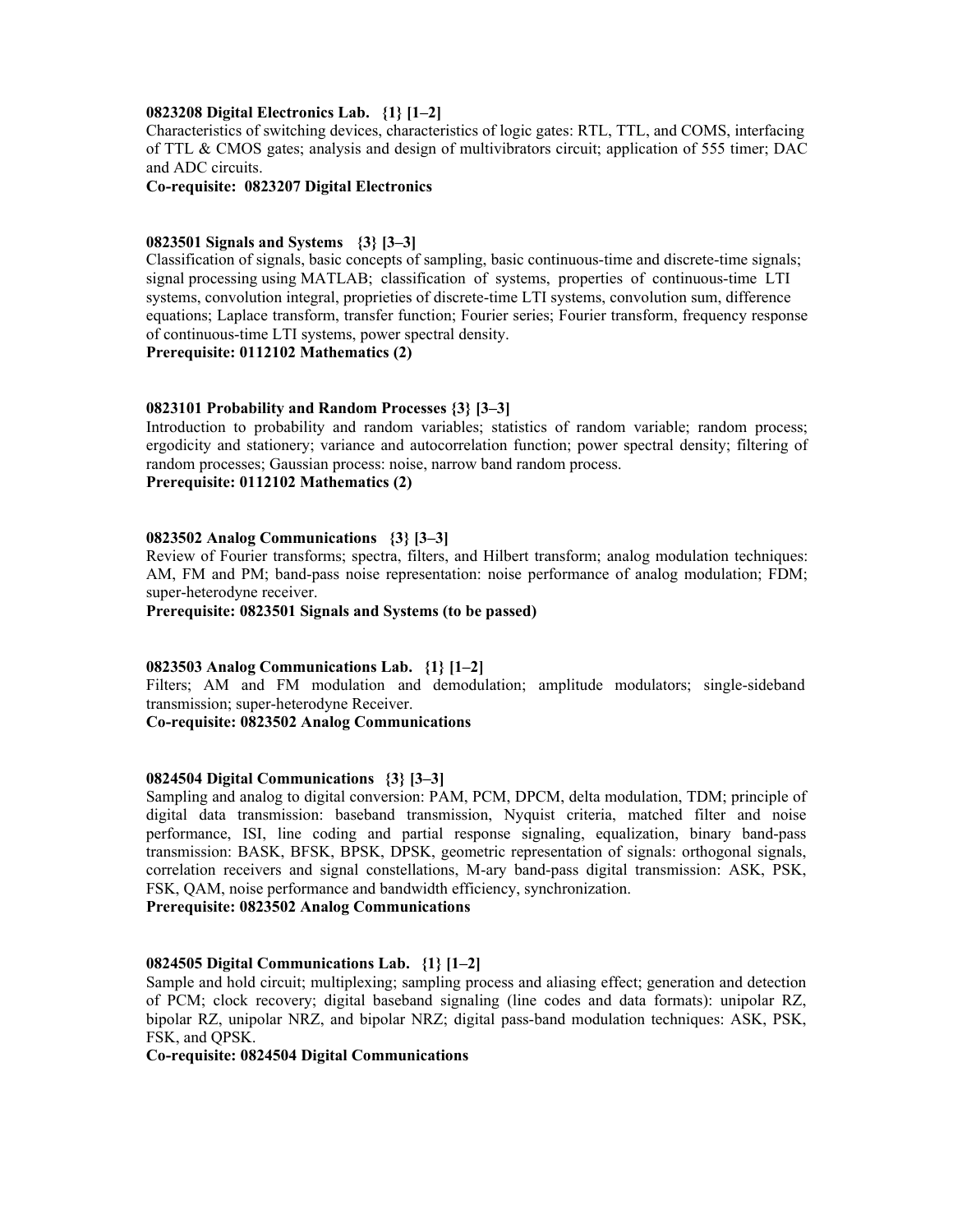#### **0824507 Digital Signal Processing {3} [3–3]**

Sampling and aliasing; review of discrete time signals and systems; z-transform and its application to the analysis of LTI systems; DSP using MATLAB; discrete-time Fourier transform (DTFT); frequency response of LTI systems; discrete Fourier transform (DFT); structures for FIR and IIR filters; introduction to design of digital filters; applications of DSP: speech processing and image processing.

**Prerequisite: 0823501 Signal and Systems (to be passed)** 

#### **0825210 Communication Electronics {3} [3–3]**

Transmitter and receiver performance; noise performance in communications electronics; Noise Figure; sensitivity; nonlinear behavior/performance of nonlinear devices: harmonics; blocking and de sensitization; intermodulation products; intermodulation distortion; one dB compression point (P1dB); third order intercept point (IP3); communication circuits at RF; PIN diodes; variable capacitance diodes; oscillators; mixers; RF power amplifiers; RF low noise amplifiers and IF amplifiers; Phase Locked-Loop.

#### **Prerequisite: 0824504 Digital Communications**

#### **0825211 Optical Communication Electronics {3} [3–3]**

Advantages and applications of optical communication; theory of dielectric optical waveguides; properties of multimode and single mode optical fibers: wave Propagation, attenuation, and dispersion; optical sources: theory of lasers, semiconductor laser diodes, light emitting diodes, and drive circuits; optical detectors: theory, photodiodes types and receiver circuits, sources of noise; system design; numerical simulations.

**Prerequisite: 0823203 Electronics (2)** 

#### **0825508 Mobile Communication Systems {3} [3–3]**

Cellular system design concepts: channel planning, traffic theory, handoff, capacity; radio propagation: free space path loss model, two-ray model, practical path losses models, diversity and fading; modulation techniques; equalization; multiple access techniques: FDMA, TDMA, CDMA, OFDMA; GSM system.

**Prerequisite: 0824504 Digital Communications** 

#### **0825509 Communications and Computer Networks {3} [3–3]**

Circuit and packet switching; network layers; protocols: OSI, TCP/IP; access methods: telephony line modems – voice band, DSL, ISDN; wireless; fiber optic; network transmission equipment: modems, multiplexers, add/drop; local area networks: topologies, multiple access schemes, frame structure, capacity; Ethernet; wide area and metropolitan area networks; internet: protocols, addressing; routing, VoIP; asynchronous transfer mode: protocol layers; cell structure; physical layer, switching; synchronous systems: SONET, SDH; frame relay.

**Prerequisite: 0823501 Signals and Systems** 

#### **0824901 Field Training {3}**

Practical experience to be gained through working for eight continuous weeks in an accredited establishment.

**Prerequisite: Successfully completing 110 CR**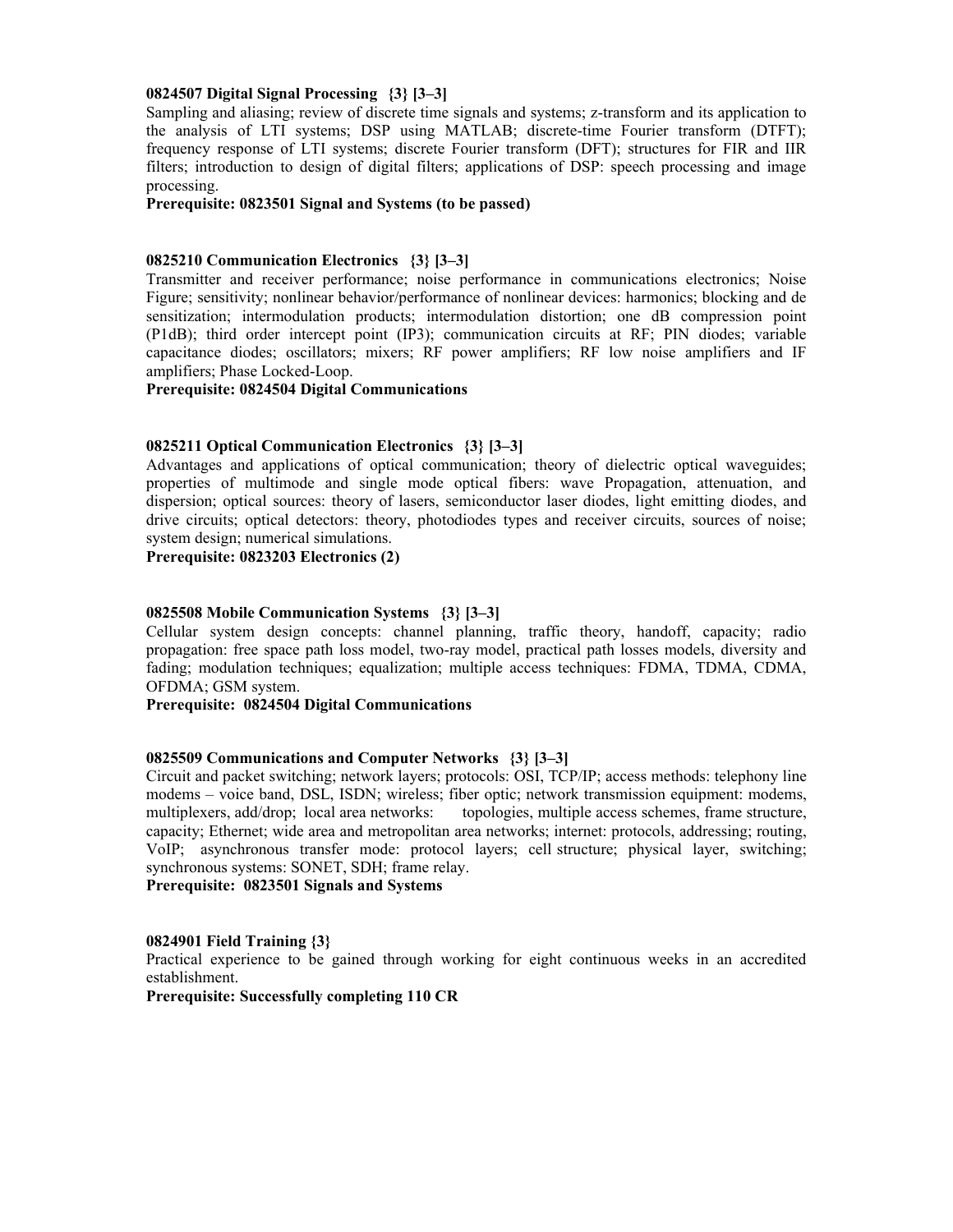#### **0825902 Graduation Project (1) {1} [1–1]**

Each student (or a team of students) may choose from a list of research projects, and is/are supervised by a faculty member in the department; Project (1), which represents the first phase of the graduation project requires gathering the practical and theoretical resources needed for the completion of graduation project (2).

#### **Prerequisite: Successfully completing 120 CR**

#### **0825903 Graduation Project (2) {2} [2–2]**

The student implements and finalizes the work described in project (1); after full implementation of the project's goals, the student must present a comprehensive report on the entire graduation project to an examining committee.

**Prerequisite: 0825902 Graduation Project (1)** 

#### **0812401 Digital Logic Circuits {3} [3–3]**

Digital Numbering System and Information Representation: Arithmetic Operations, Decimal and Alphanumeric Codes, Binary Logic; Boolean Algebra: Identities, Functions and Manipulation, Standard Forms, Simplification, Logic Gates, Switch-Level and Logic CMOS Implementation, Integrated Circuits; Combinational Logic Design: Circuits (Gate Level), Design Hierarchy and Procedures, Computer-Aided Design, Combinational Two-Level and Multi-Level Implementations, Arithmetic (Add, Subtract, Multiply) and Other Popular Modules (Multiplexers, Encoders, Decoders); Programmable Logic Design: ROMs, PLAs, PALs, FPGAs, Language-Directed Combinational Design (VHDL); Sequential Logic Design: Latches, Flip-Flops, State Machine Design and Minimization (Mealy and Moore Models); Design Problems. **Prerequisite: None** 

# **0812402 Digital Logic Circuits Lab {1} [1–2]**

Digital Logic Circuits laboratory provides students with the ability of identifying the digital logic gates and combinational logic circuits such as adders and decoders. Students are also conducting experiment with memory elements (flip-flops) and sequential logic circuits.

## **Co-requisite 0812401 Digital Logic Circuits**

#### **0813405 Microprocessors {3} [3–3]**

Introduction to the Microprocessor and Microcomputer; The Microprocessor and its Architecture; Addressing Modes; Instruction Set; Programming the Microprocessor using Assembly Languages; 8086 and 8088 Hardware Specifications: Memory Interface, Basic I/O Interface, Interrupts, Keyboard and Printer Interface, PPI 82C55, ADC, DAC and DMA Interface. **Prerequisite: 0812401 Digital Logic Circuits** 

# **0814407 Embedded Systems {3} [3–3]**

Introduction to Embedded Systems; Introducing PIC 16 Series: Architecture Overview of PIC16F84A, The 16F84A Memory, Power Up and Reset; Building Assembly Programs: Introduction to Assemblers, 16 Series Instruction Set; Parallel Ports; PIC 16F87XA: Architecture Overview, Special Memory Operations; The physical interface; Interrupts, Counters and Timers: Working with Interrupts, Counters and Timers, Watchdog Timer, Sleep Mode, Capture Mode, Compare Mode, PWM Module; Serial Communication; Data Acquisition.

## **Prerequisite: 0813405 Microprocessors**

#### **0813415 Microprocessors and Embedded Systems Lab. {1} [1–3]**

Practical Sessions on the Different Topics Covered in the Microprocessors and Embedded Systems Course.

**Co-requisite: 0814407 Embedded Systems and 0813405 Microprocessors**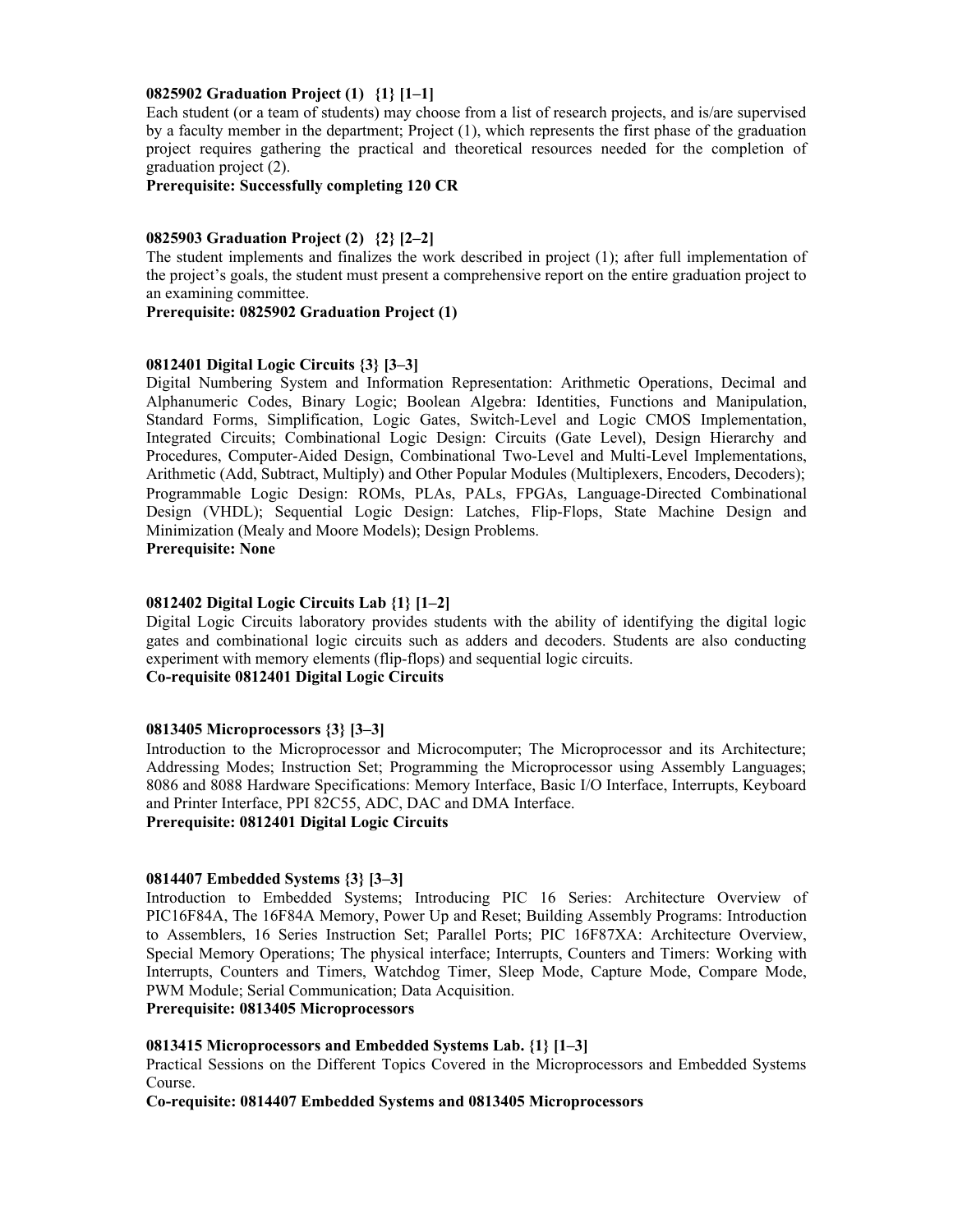#### **0814104 Discrete Mathematics {3} [3–3]**

Introduction to Discrete Mathematics: Logic, Relations, Functions, Basic Set Theory, Countability and Counting Arguments, Proof Techniques, Mathematical Induction, Graph Theory, Combinatorics, Discrete Probability, Recursion, Recurrence Relations, and Number Theory; The Fundamental Mathematical Tools Used in Computer Engineering as: Sets, Relations, and Functions; Propositional Logic: Predicate Logic, and Inductive Proofs, Summations, Recurrences, and Elementary Asymptotic; Counting and Discrete Probability; Undirected and Directed Graphs; Introductory Linear Algebra with Applications in Computer Engineering.

**Prerequisite: 0832104 Engineering Mathematics (2)** 

#### **0833108 Numerical Analysis Lab. {1} [1–2]**

The use of tools and ready-made programs to improve student performance and ability to use the program like MATLAB in the field of solving mathematical and numerical functions, applications in engineering sciences and system design.

**Prerequisite: 0833105 Numerical Analysis** 

#### **0872301 Electric Circuits (1) {3} [3 – 3]**

Basic Components and Electric Circuits: Units and Scales, Current, Voltage, Power, Voltage and Current Sources, Ohm's Law; Voltage and Current Laws: Kirchhoff's Voltage, Kirchhoff's Current Laws; Nodal and Mesh Analysis; Techniques of Circuit Analysis: Linearity and Superposition, Source Transformations, Thevenin and Norton Equivalent Circuits, Maximum Power Transfer; Energy Storage Elements: Capacitor, Inductor; Basic RL and RC Circuits: The Source Free RL Circuit, The Source Free RC Circuit, The Unit-Step Function; The RLC Circuit: The Source Free Parallel Circuit, The Over Damped Parallel RLC Circuit, Complete Response Analysis; Introduction to AC Circuits. **Prerequisite: 0111202 General Physics (1)** 

#### **0872302 Electric Circuits (2) {3} [3–3]**

Sinusoidal Steady State Analysis: Characteristics of Sinusoids, Forced Response to Sinusoidal Functions, The Phasor, Phasor Relationships for R, L, and C, Impedance, Admittance; AC Circuit Power Analysis: Instantaneous Power, Average Power, Effective Values of Current and Voltage, Apparent Power and Power Factor, Complex Power; Three-Phase Circuits; Magnetically Coupled Circuits; Complex Frequency and Laplace Transform; Circuit Analysis in The s-Domain; Frequency Response; Two-Port Networks.

**Prerequisite: 0872301 Electric Circuits (1) (to be passed)** 

#### **0872303 Electric Circuits Lab. {1} [1–2]**

DC Circuits: Kirchhoff's Voltage and Current Laws, Network theorems, Maximum Power Transfer; Transient Circuits: RL, RC, RLC; Resonant Circuits; Magnetically Coupled Circuits; Two-Port Networks.

**Co-requisite: 0872301 Electric Circuits (1)** 

#### **0872304 Electromagnetics {3} [3–3]**

Basic vector algebra and vector calculus; Coordinate systems and transformation; Electric field: Coulomb's law, electrostatic field, electric potential, electric flux density, Gauss's law and boundary value problems, capacitor and energy density in electrostatic fields; Maxwell's equation; Magnetic field: steady electric current, Biot-Savart law and magneto-static fields, magnetic flux density, Ampere's law, magnetic vector potential, magnetic forces, inductance and energy density in magnetostatic fields, ferromagnetic material and magnetic circuits; Time-varying fields and Maxwell's equations; Electromagnetic waves: characteristics, speed, power and polarization.

**Prerequisite: 0111203 General Physics (2)**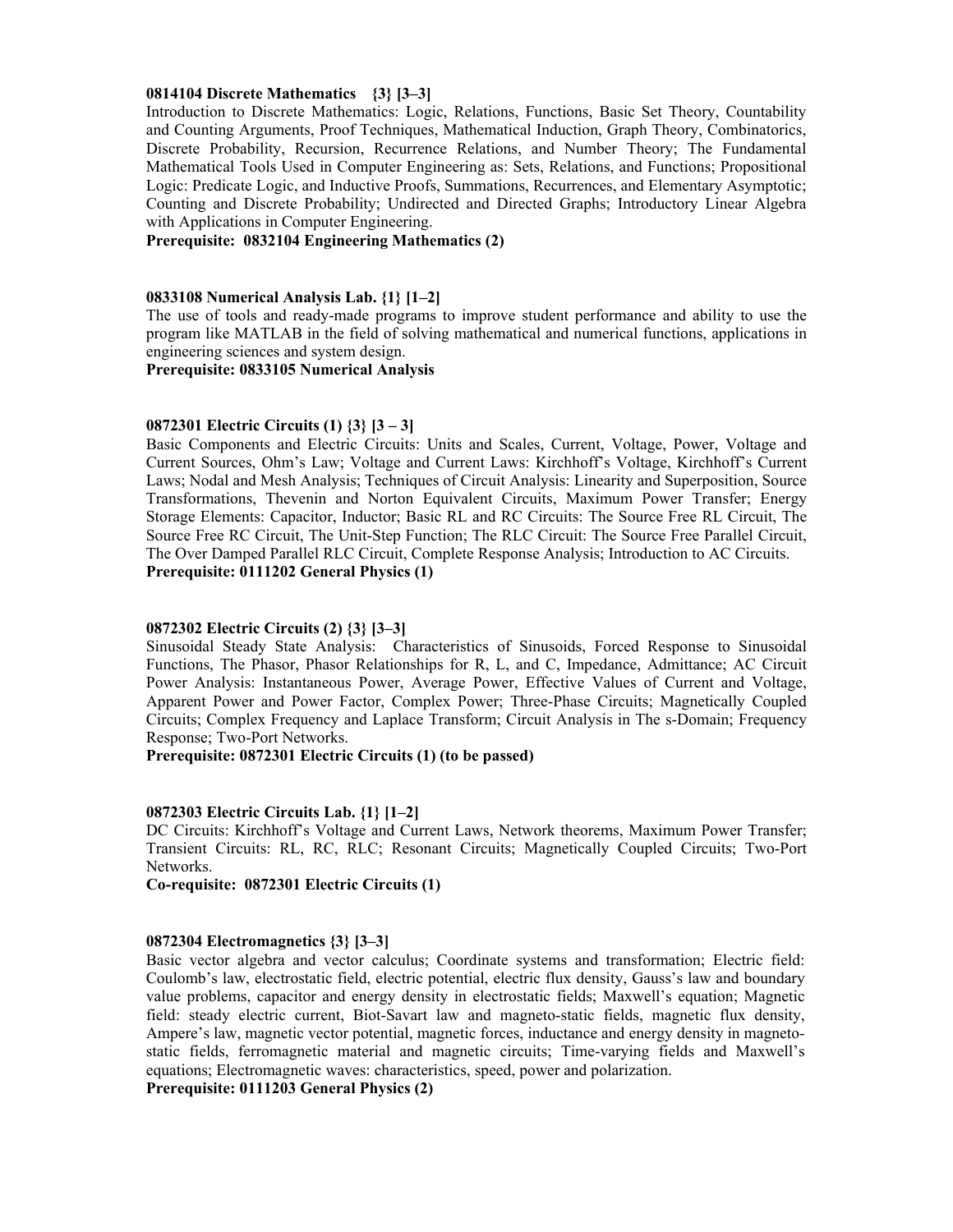#### **0873305 Electrical Machines {3} [3–3]**

Principles of Electromagnetic circuit; Single-phase transformers: ideal, practical transformer, equivalent circuit, auto-transformer; Three-Phase Transformer: Types, Connection; AC Machinery Fundamentals: Principle of work, rotating magnetic field; Three phase induction motors: Principle of work, properties an performance, starting, speed control; Synchronous Machines: Construction, Internal Generated Voltage, Equivalent Circuit; Operation Modes: Alone, Parallel; Synchronous Motors: Steady state operation, starting.

**Prerequisite: 0872302 Electric Circuits (2)** 

#### **0874306 Electrical Machines Lab. {1} [1–2]**

DC Machines: Motors, Generators; Transformers: Single phase, Three-phase Transformers; Threephase Synchronous Machines: Motors, Generators; Three-phase Induction Motors: Squirrel Cage Rotor, Wound Rotor (Slip ring); Single-phase Motors.

#### **Co-requisite: 0873305 Electrical Machines**

#### **0873308 Instrumentation & Measurements {3} [3–3]**

Introduction to Measurements and Errors: Units, Standards, and Calibration; Measurement Bridges; Electronics meters: DC, and AC; Indicating Instruments and Digital Multi meters; Oscilloscope and its Applications; Signal Generation; Analog and Digital Data Acquisition Systems; Transducers; Spectrum Analyzer and its Application; Frequency Counters. **Prerequisite: 0822201 Electronics (1)** 

#### **0873309 Instrumentation & Measurements Lab. {1} [1–2]**

Characteristics of Moving Coil Meters; Galvanometer Applications; Applications of Bridges Including: Resistance, Capacitance, and Inductance; Thermal, Light, and Displacement Transducers; Frequency Discriminators; Calibration of Measurement Devices; Oscilloscope Measurements. **Co-requisite: 0873308 Instrumentation and Measurements** 

#### **0874106 Engineering Economy and Management {3} [3–3]**

Engineering Project Development; Decision Making; Basic Concepts of Capital Investment: Formulas and Applications, Rates of Return, Economic Feasibility of Projects (Net Future Value, Net Present Value, and Equivalent Uniform Cash Flow); Comparison of Mutually Exclusive Proposals; Benefit-Cost Ratio Method; Depreciation; Corporate Taxation; Resource Allocation. Prerequisite: **Prerequisite: 0111101 Mathematics** 

#### **0874209 Power Electronics {3} [3–3]**

General introduction; Power semiconductor Switches: Features, Characteristics and Classification of Diodes, Transistor, Thyristor and others; Quality Assessment and Parameters of AC & DC Waveform; Single-Phase and Three-Phase Rectifier Circuits; Uncontrolled, Fully-Controlled, and Semi-Controlled Converters; AC/AC Converters (AC Voltage Regulators); DC/DC Converters (DC Choppers); DC/AC Converters (Inverters); Applications of Power Electronics.

Prerequisite: 0822201 Electronics (1)

**Co-requisite: 0823501 Signals and Systems** 

#### **0874310 Electrical Power Systems (1) {3} [3–3]**

Structure of modern power systems, Basic concepts; Per unit system; Power transmission lines; Characteristics and Performance of power Transmission Lines; Load flow studies; Formulation of ZBUS Matrix; Symmetrical Fault Analysis; Symmetrical components; Unsymmetrical Fault Analysis; Symmetrical components.

**Prerequisite: 0873305 Electrical Machines**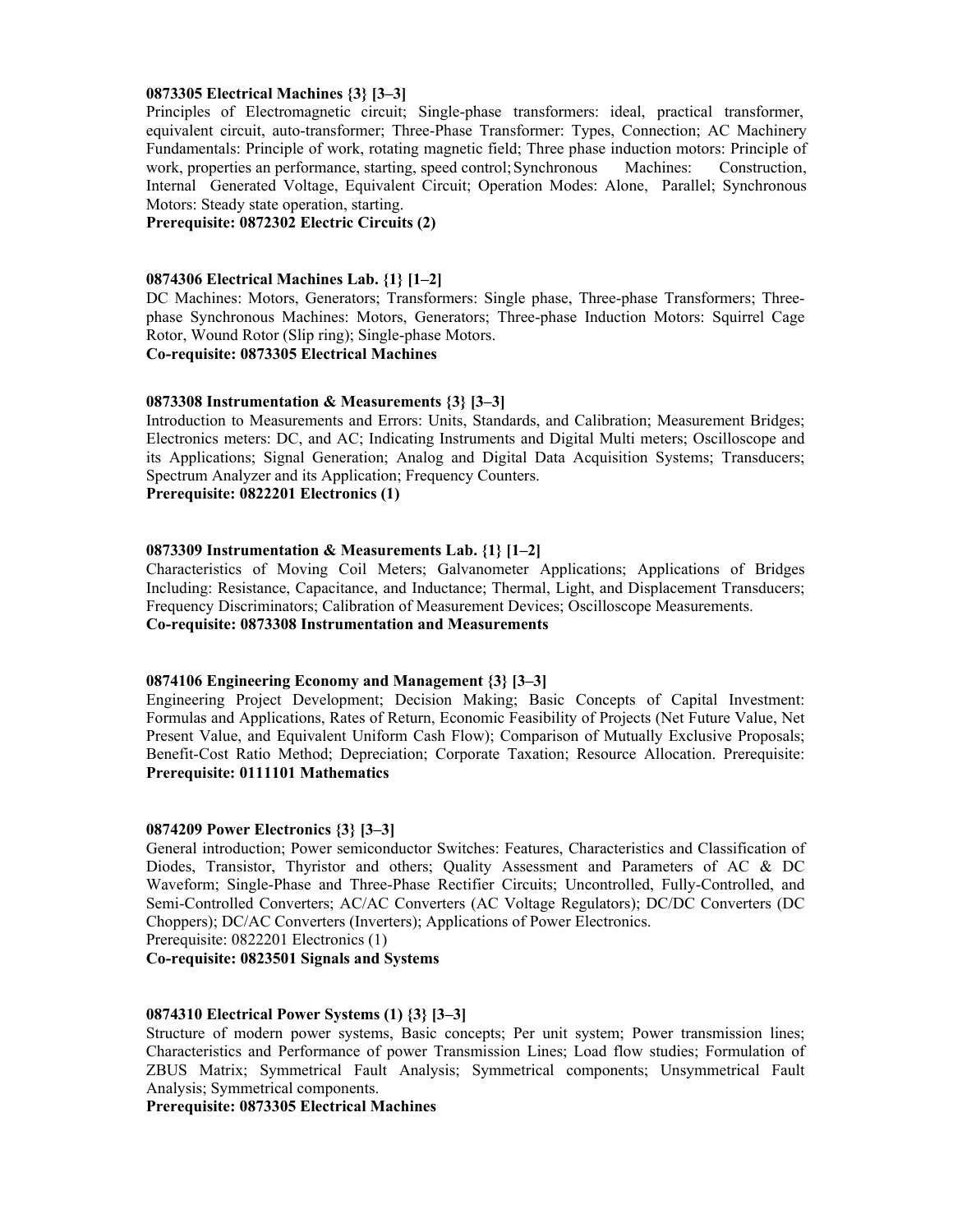#### **0874311 Power & Power Electronics Lab. {1} [1–2]**

This course teach how to work with high voltage power elements and power electronics components.

### **Co-requisite: 0874310 Power Systems and 0874209 Power Electronics**

#### **0874312 Control Systems {3} [3–3]**

Concept of Control Systems; Open-loop and Closed-loop Systems; Mathematical Modeling of Physical Systems; Transfer Function and System Modeling Diagrams; Response Characteristics of Control Systems; Specifications of System Performance; Stability Analysis of Linear Control Systems; Routh's Stability Criterion; Time-domain Analysis of Control Systems; Design of Controllers and Compensators.

#### **Prerequisite: 0823501 Signals and Systems**

#### **0875313 Control Systems Lab. {1} [1–2]**

Open-Loop and Closed-Loop Systems; Servomechanism Principles; Transient Response; Closed-Loop Position and Velocity Control Systems; The Effect of Gain, PI, PD, and PID Controls on System Performance; Control Systems for First and second order differential equations; Frequency Response Measurements; Analogue Computer Simulation of Control Systems. **Co-requisite: 0874312 Control Systems** 

#### **0825212 Selected Topics in Electronics {3} [3–3]**

The objective of this course is to introduce advanced and new topics in one of the areas of electronics engineering; the topics can be changed from one year to another depending on the instructor's area of specialty.

#### **Prerequisite: None**

#### **0825511 Antennas and Wave Propagation {3} [3–3]**

Properties of electromagnetic waves: Maxwell's equations, plane wave properties: field relationships, wave impedance, pointing vector, phase velocity, lossy media, polarization: polarization states, mathematical representation of polarization, random polarization; antenna fundamentals and principles: radiation, near-field and far-field regions, far-field radiation from wires, antenna parameters: radiation patterns, directivity, radiation resistance and efficiency, power gain, bandwidth, reciprocity, receiving antenna aperture, beamwidth and directivity, the Friis formula, polarization matching, practical dipoles: dipole structure, current distribution, radiation pattern, input impedance, antenna arrays: linear and planner arrays, the uniform linear arrays, parasitic elements (Uda-Yagi antennas), reflector antennas, monopole antennas, corner reflectors, parabolic reflector antennas, horn antennas, loop antennas, helical antennas, patch antennas; propagation of radio waves: ground waves, sky waves, troposphere propagation; microwave links.

#### **Prerequisite: 0872304 Electromagnetics**

#### **0825512 Microwave Engineering {3} [3–3]**

Introduction; review of Maxwell's equations; general concepts of Transmission Lines (TLs) for microwave frequencies: insertion and return loss; TEM, TE, and TM wave solutions; Stripline and Microstrip Lines; dispersion and group velocity; waveguides and resonant cavities; microwave network analysis; Lumped element and distributed element matching circuits and stubs; Scattering Parameters; microwave passive devices; microwave filters; detectors and transistor amplifiers; **Prerequisite: 0872304 Electromagnetics**